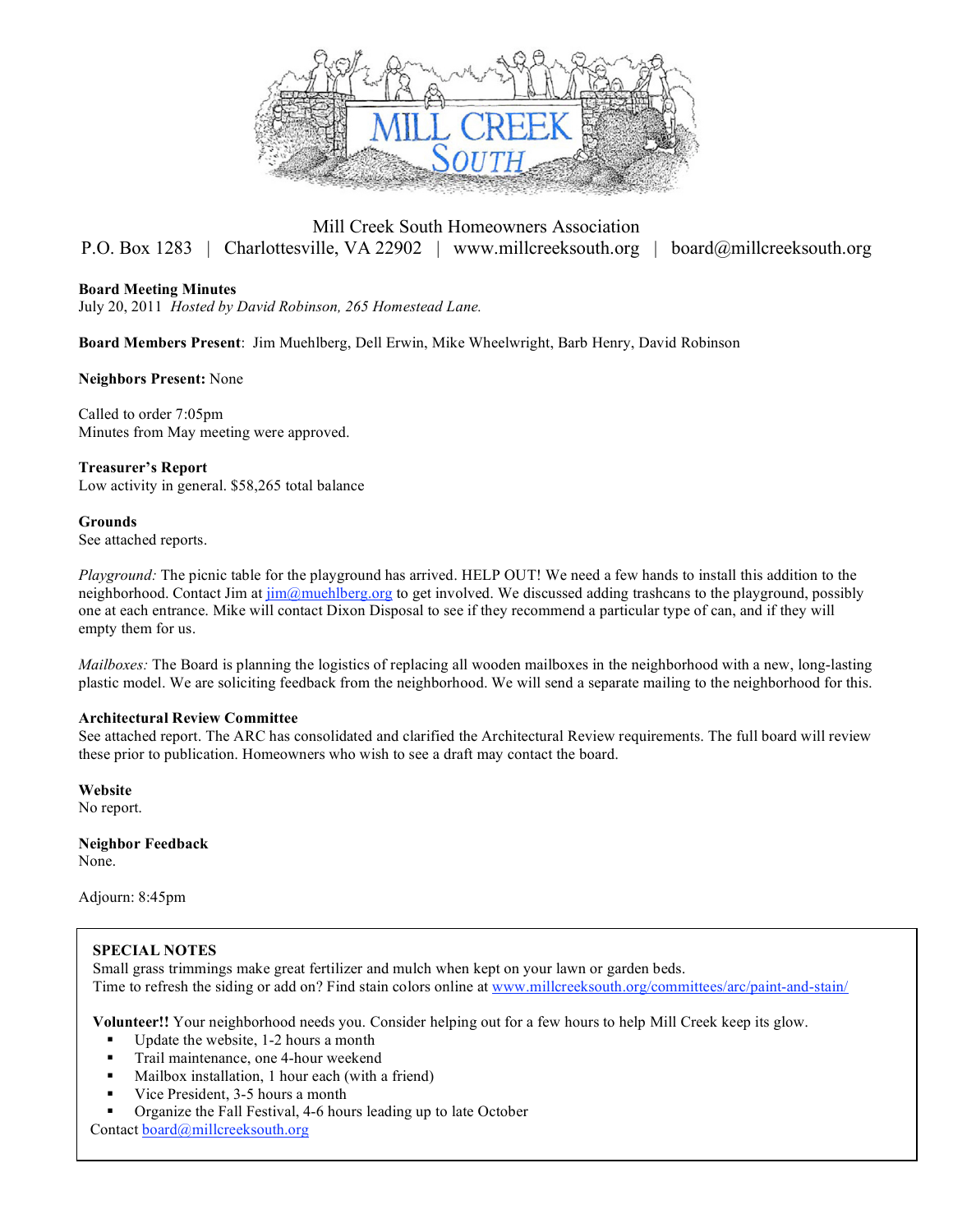### **MILL CREEK SOUTH HOMEOWNERS ASSOCIATION**

### **Architectural Review Committee Report – July 20, 2011**

**MEETING.** We met on July 14 to visit the sign area and to discuss the updated ARC Requirements.

**ARC MEMBERS**. Maggie Pearson has resigned since she is trying to sell her house and move. Dan Burke has joined and attended our July 14 meeting. We are delighted to have him as a member, especially since he has had many years of experience in the house construction.

**ARC REQUIREMENTS REVISION.** A copy of our revisions was sent to each board member for their suggestions. After the revisions are approved by the board, they will be put on our website, replacing the old ones, and put in new homeowners' packets.

**APPLICATIONS.** We have not had any new applications since June. The three we had have been approved and signed copies delivered to the applicants.

**PAINT.** Since we do not have samples of trim colors, ARC members Natalie and Dan have agreed to work together to develop samples.

**LANDSCAPING AROUND SIGN.** As agreed at our last meeting, Dell contacted two landscaping firms for consideration in addition to Michael Wheelwright's proposal. A copy of Snow's design and estimate was sent to all board members. Another firm recommended by Michael said they did not do design work but recommended someone. That person charges \$85 an hour for an initial consultation, so I did not commit to her. I can contact other firms to ask for design and estimates if needed.

The ARC wishes to thank Michael Wheelwright for overseeing the shrub removal and overseeing the painting—both great improvements to MCS. We would like to see more bushes removed, those to the right of the sign (Alberta Spruce? And the one next to it) and some evergreen planted to the left on the sign to hide the unsightly area there. We would like to see the mulch in front of the sign dug out so that the sign is clearly visible and ensure that no plantings will obscure the sign in any way.

**MISCELLANEOUS.** We continue to recommend that each month there is an ARC reminder along with minutes, something highlighted like: Remember: Do not change the color of your house or trim without ARC approval.

Respectfully submitted,

Dell Erwin, Chair, ARC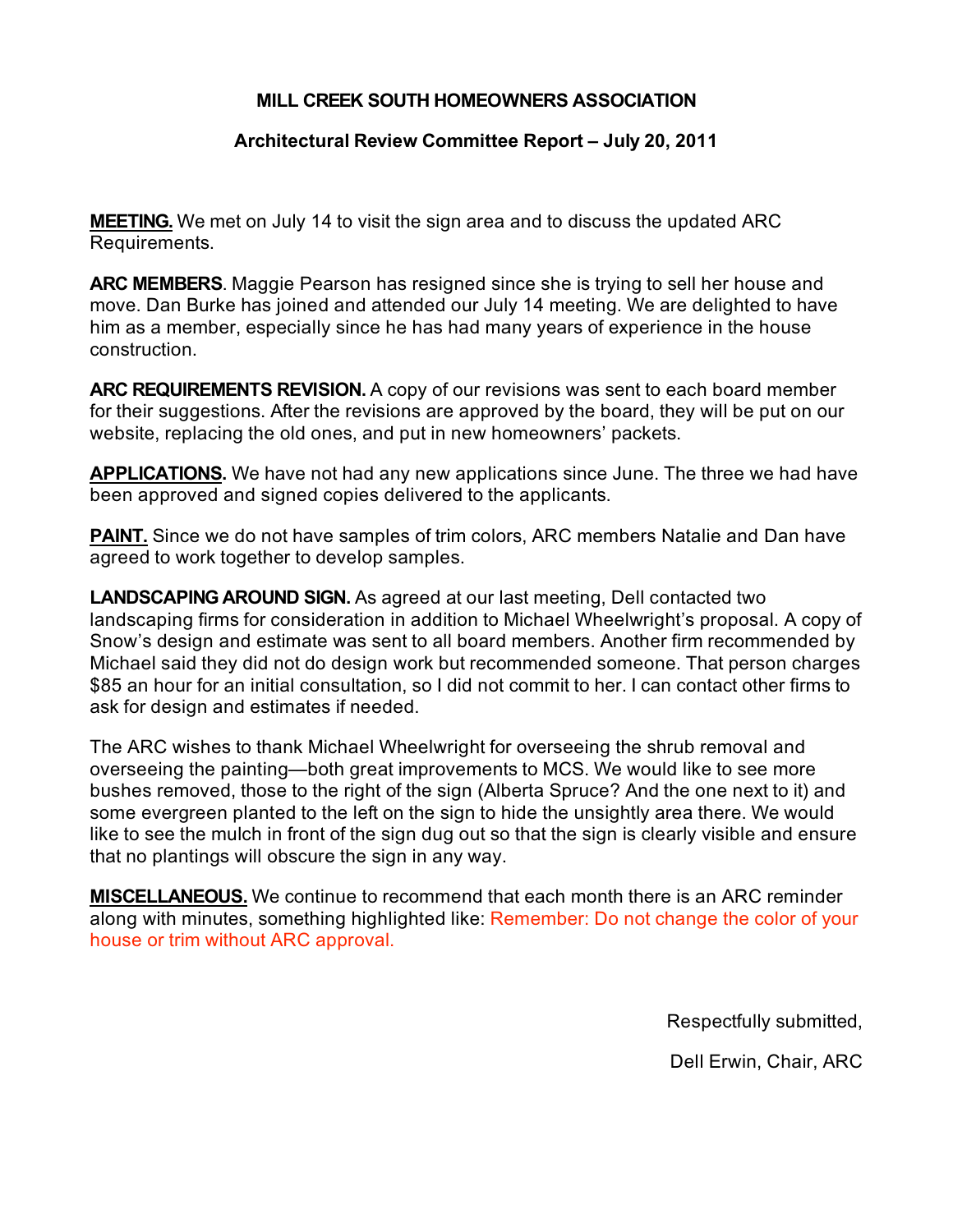# **I Creek South Home Owners Associati Balance Sheet Summary**

**As of June 30, 2011**

|                                                          |    | Total       |          |  |
|----------------------------------------------------------|----|-------------|----------|--|
| <b>ASSETS</b>                                            |    |             |          |  |
| <b>Current Assets</b>                                    |    |             |          |  |
| <b>Bank Accounts</b>                                     |    | 58,329.66   |          |  |
| <b>Accounts Receivable</b>                               |    |             | $-64.04$ |  |
| <b>Other Current Assets</b>                              |    |             | 0.00     |  |
| <b>Total Current Assets</b>                              |    | \$58,265.62 |          |  |
| <b>TOTAL ASSETS</b>                                      |    | \$58,265.62 |          |  |
| <b>LIABILITIES AND EQUITY</b>                            |    |             |          |  |
| Liabilities                                              |    |             |          |  |
| <b>Current Liabilities</b>                               |    |             |          |  |
| <b>Accounts Payable</b>                                  |    |             | 0.00     |  |
| <b>Total Current Liabilities</b>                         | \$ |             | 0.00     |  |
| <b>Total Liabilities</b>                                 | \$ |             | 0.00     |  |
| <b>Equity</b>                                            |    | 58,265.62   |          |  |
| <b>TOTAL LIABILITIES AND EQUITY</b>                      |    | \$58,265.62 |          |  |
| Tuesday, Jul 19, 2011 12:32:52 AM PDT GMT-7 - Cash Basis |    |             |          |  |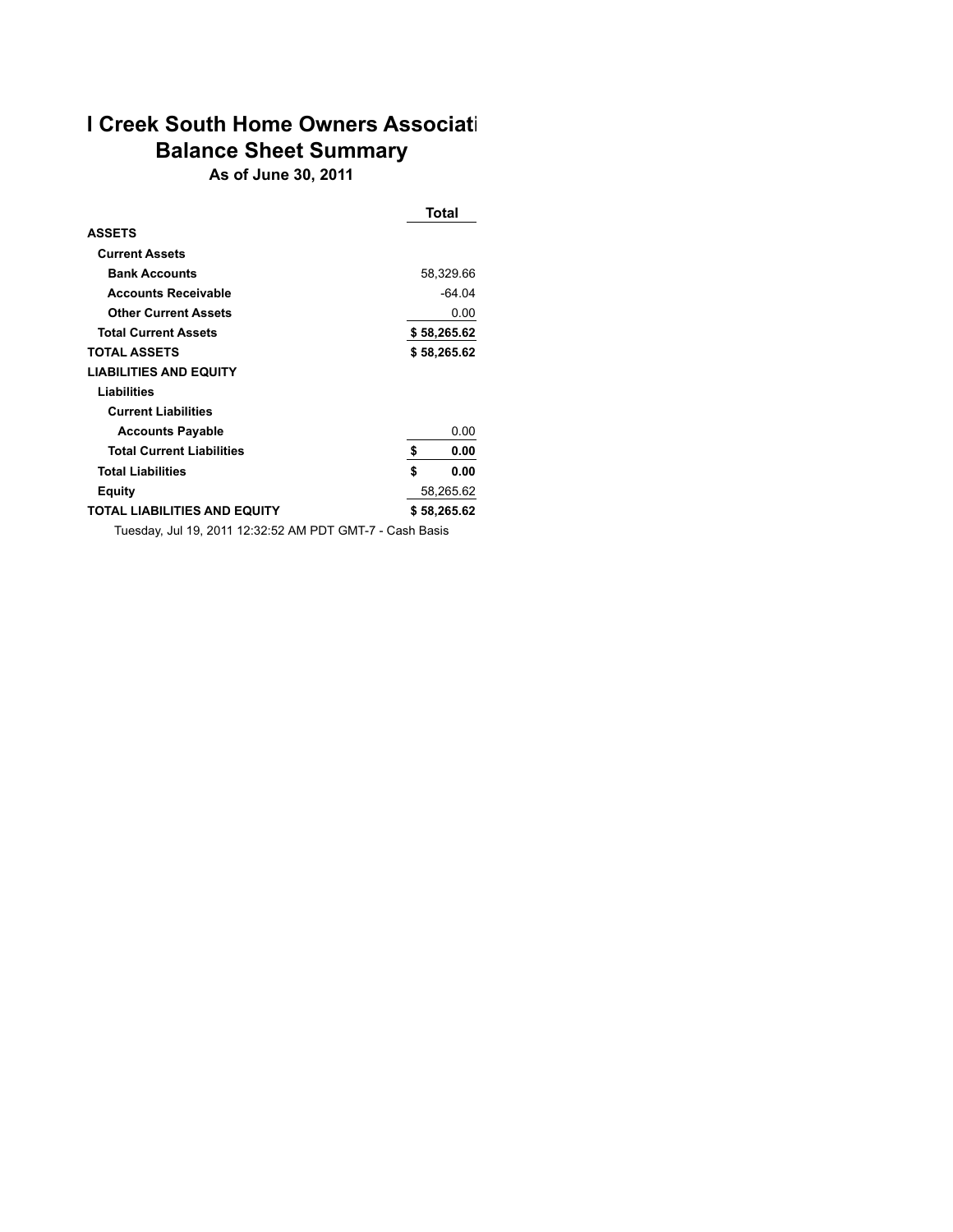### **Mill Creek South Home Owners Association Profit & Loss Detail June 2011**

|                                            | Date       | <b>Type</b> | <b>Num</b> | Name                    | <b>Memo/Description</b>                                                            | <b>Split</b>               | Amount    | <b>Balance</b> |
|--------------------------------------------|------------|-------------|------------|-------------------------|------------------------------------------------------------------------------------|----------------------------|-----------|----------------|
| <b>Ordinary Income/Expense</b>             |            |             |            |                         |                                                                                    |                            |           |                |
| Income                                     |            |             |            |                         |                                                                                    |                            |           |                |
| <b>Dues</b>                                |            |             |            |                         |                                                                                    |                            |           |                |
|                                            | 06/14/2011 | Invoice     | 1125       |                         | 1618 SHADY GROVE Annual Homeowner Association dues for 1 year. Accounts Receivable |                            | 85.00     | 85.00          |
| <b>Total for Dues</b>                      |            |             |            |                         |                                                                                    |                            | 85.00     |                |
| Misc. Income                               |            |             |            |                         |                                                                                    |                            |           |                |
|                                            | 06/14/2011 | Invoice     | 1125       |                         | 1618 SHADY GROVE Finance Charges on Overdue Balance                                | <b>Accounts Receivable</b> | 2.58      | 2.58           |
|                                            | 06/14/2011 | Invoice     | 1125       | 1618 SHADY GROVE Dues   |                                                                                    | Accounts Receivable        | 10.00     | 12.58          |
| <b>Total for Misc. Income</b>              |            |             |            |                         |                                                                                    |                            | 12.58     |                |
| <b>Total for Income</b>                    |            |             |            |                         |                                                                                    |                            | 97.58     |                |
| <b>Expenses</b>                            |            |             |            |                         |                                                                                    |                            |           |                |
| <b>Commons Maint.</b>                      |            |             |            |                         |                                                                                    |                            |           |                |
| <b>Mowing</b>                              |            |             |            |                         |                                                                                    |                            |           |                |
|                                            | 06/13/2011 | Check       |            | <b>Herb Pritchett</b>   |                                                                                    | Checking                   | 800.00    | 800.00         |
| <b>Total for Mowing</b>                    |            |             |            |                         |                                                                                    |                            | 800.00    |                |
| <b>Total for Commons Maint.</b>            |            |             |            |                         |                                                                                    |                            | 800.00    |                |
| <b>Lighting, Repairs &amp; Electricity</b> |            |             |            | $\equiv$ and $\equiv$ . |                                                                                    |                            |           |                |
|                                            | 06/01/2011 | Check       |            | mcs_entrysign           |                                                                                    | Checking                   | 11.47     | 11.47          |
|                                            | 06/01/2011 | Check       |            | mcs_entrysign           |                                                                                    | Checking                   | 6.59      | 18.06          |
|                                            | 06/29/2011 | Check       |            | mcs_entrysign           |                                                                                    | Checking                   | 11.47     | 29.53          |
|                                            | 06/29/2011 | Check       |            | mcs_entrysign           |                                                                                    | Checking                   | 6.18      | 35.71          |
| Electricity                                |            |             |            |                         |                                                                                    |                            | 35.71     |                |
| <b>Uncategorized Expense</b>               |            |             |            |                         |                                                                                    | $\frac{1}{2}$              |           |                |
|                                            | 06/14/2011 | Check       |            |                         |                                                                                    | Checking                   | 46.00     | 46.00          |
| <b>Total for Uncategorized Expense</b>     |            |             |            |                         |                                                                                    |                            | 46.00     |                |
| <b>Total for Expenses</b>                  |            |             |            |                         |                                                                                    |                            | 881.71    |                |
| <b>Net Ordinary Income</b>                 |            |             |            |                         |                                                                                    |                            | $-784.13$ |                |
| <b>Other Income/Expense</b>                |            |             |            |                         |                                                                                    |                            |           |                |
| Other Income                               |            |             |            |                         |                                                                                    |                            |           |                |
| <b>Interest Income</b>                     |            |             |            |                         |                                                                                    |                            |           |                |
|                                            | 06/30/2011 | Deposit     |            |                         |                                                                                    | <b>Reserve Fund</b>        | 10.07     | 10.07          |
| <b>Total for Interest Income</b>           |            |             |            |                         |                                                                                    |                            | 10.07     |                |
| <b>Total for Other Income</b>              |            |             |            |                         |                                                                                    |                            | 10.07     |                |
| Net Other Income                           |            |             |            |                         |                                                                                    |                            | 10.07     |                |
| Net Income                                 |            |             |            |                         |                                                                                    |                            | $-774.06$ |                |

Tuesday, Jul 19, 2011 12:32:52 AM PDT GMT-7 - Cash Basis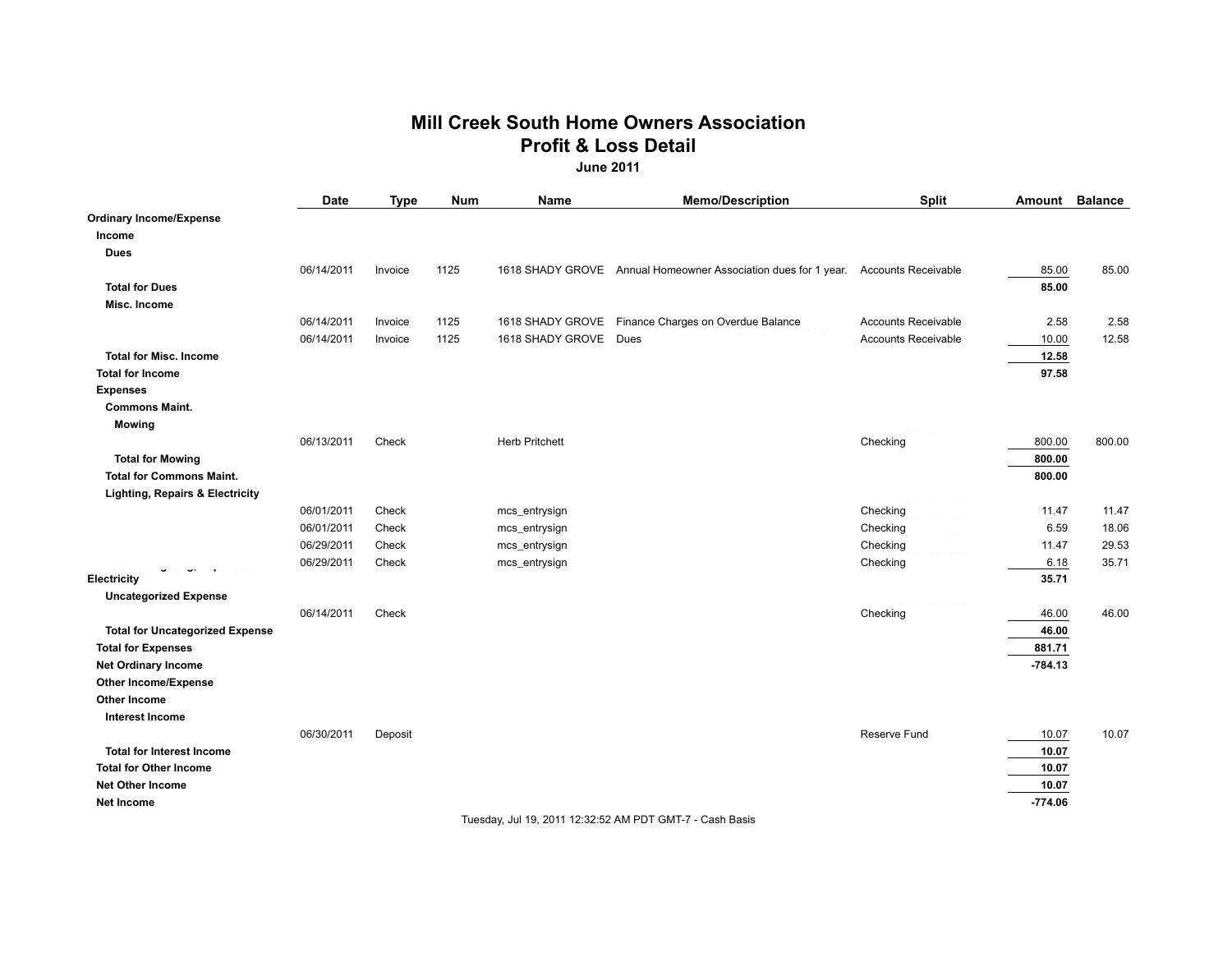# **I Creek South Home Owners Associati Profit & Loss June 2011**

|                                 |     | <b>Total</b> |
|---------------------------------|-----|--------------|
| <b>Income</b>                   |     |              |
| Dues                            |     | 85.00        |
| Misc. Income                    |     | 12.58        |
| <b>Total Income</b>             | \$  | 97.58        |
| <b>Gross Profit</b>             | \$  | 97.58        |
| <b>Expenses</b>                 |     |              |
| <b>Commons Maint.</b>           |     |              |
| Mowing                          |     | 800.00       |
| <b>Total Commons Maint.</b>     | \$  | 800.00       |
| Lighting, Repairs & Electricity |     | 35.71        |
| <b>Uncategorized Expense</b>    |     | 46.00        |
| <b>Total Expenses</b>           | \$  | 881.71       |
| <b>Net Operating Income</b>     | -\$ | 784.13       |
| <b>Other Income</b>             |     |              |
| <b>Interest Income</b>          |     | 10.07        |
| <b>Total Other Income</b>       | \$  | 10.07        |
| <b>Net Other Income</b>         | \$  | 10.07        |
| <b>Net Income</b>               | -\$ | 774.06       |

Tuesday, Jul 19, 2011 12:32:52 AM PDT GMT-7 - Cash Basis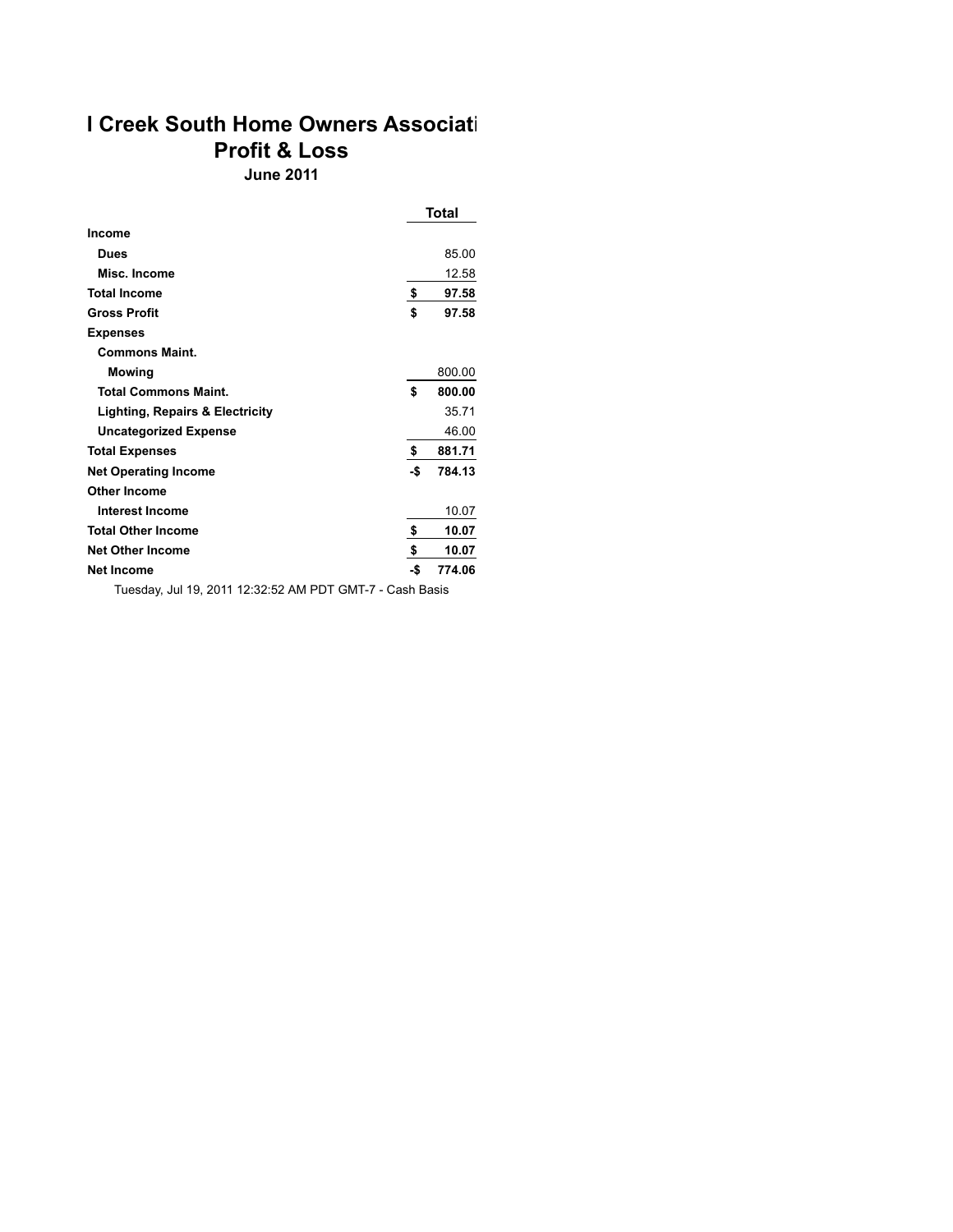# **I Creek South Home Owners Associati Balance Sheet As of July 19, 2011**

|                                                          | Total        |
|----------------------------------------------------------|--------------|
| <b>ASSETS</b>                                            |              |
| <b>Current Assets</b>                                    |              |
| <b>Bank Accounts</b>                                     |              |
| <b>BB&amp;T Basic Business Checking</b>                  | 23,576.47    |
| <b>Reserve Fund</b>                                      | 34,753.19    |
| <b>Total Bank Accounts</b>                               | \$58,329.66  |
| <b>Accounts Receivable</b>                               |              |
| <b>Accounts Receivable</b>                               | -64.04       |
| <b>Total Accounts Receivable</b>                         | -\$<br>64.04 |
| <b>Total Current Assets</b>                              | \$58,265.62  |
| <b>TOTAL ASSETS</b>                                      | \$58,265.62  |
| <b>LIABILITIES AND EQUITY</b>                            |              |
| Liabilities                                              |              |
| <b>Total Liabilities</b>                                 |              |
| <b>Equity</b>                                            |              |
| <b>Opening Bal Equity</b>                                | 33,030.84    |
| <b>Retained Earnings</b>                                 | 13,421.95    |
| <b>Net Income</b>                                        | 11,812.83    |
| <b>Total Equity</b>                                      | \$58,265.62  |
| <b>TOTAL LIABILITIES AND EQUITY</b>                      | \$58,265.62  |
| Tuesday, Jul 19, 2011 12:32:52 AM PDT GMT-7 - Cash Basis |              |